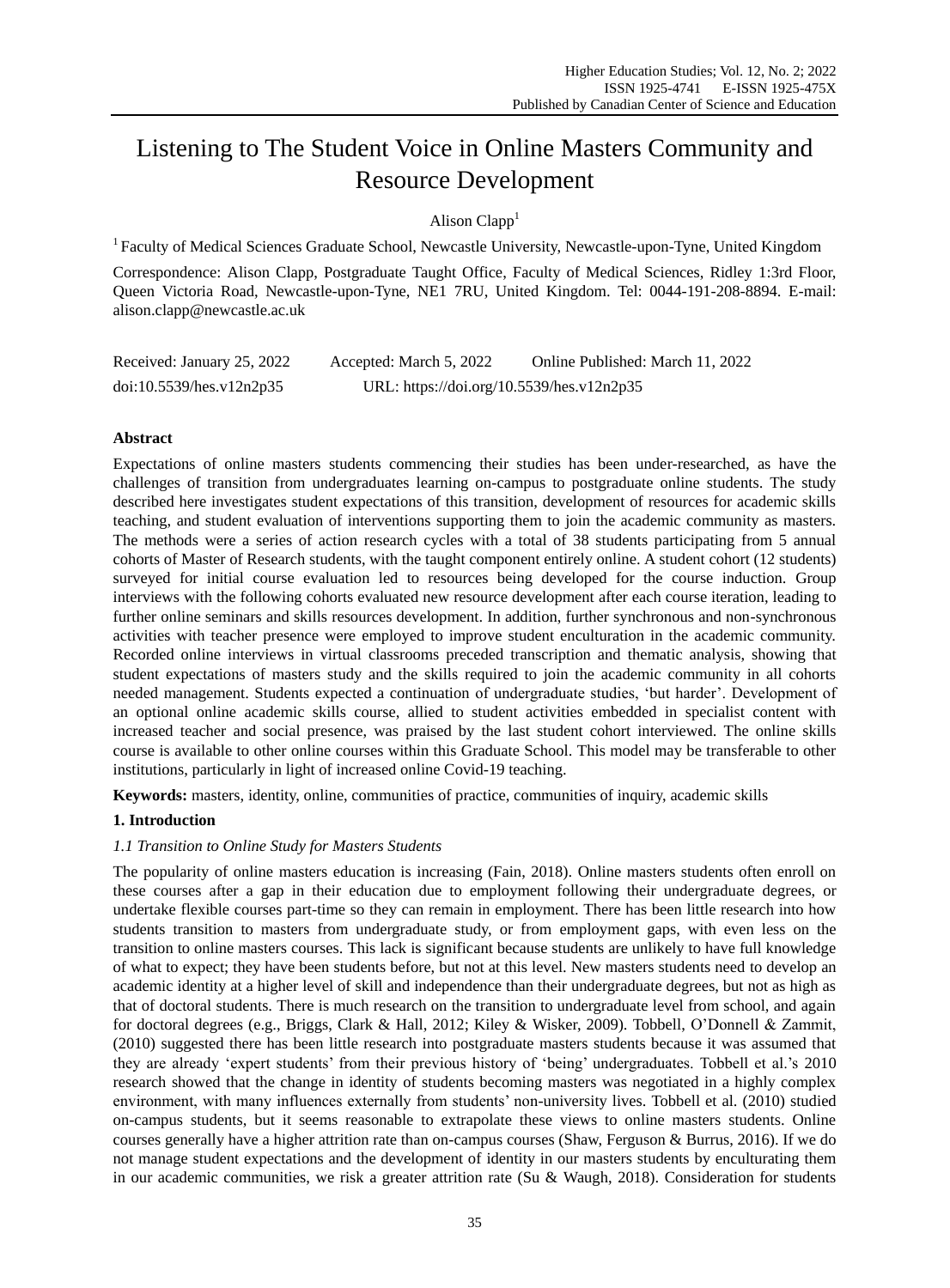learning online has become even more important since the Covid-19 pandemic and the migration of emergency teaching online. This paper contributes new knowledge by using the student voice to shape the development of resources and their online community, needed to ease online student transition into their masters identity in the academic community of practice.

## *1.2 Study Aims and Research Questions*

This paper aims to investigate the expectations of online masters students and reflect on the subsequent development of online resources and activities to enable students to attain the identity of masters. The following research questions are investigated through qualitative research as action research cycles over successive years of cohorts of students taking a Masters of Research (MRes) course with the taught component of the programme as online distance learning:

- What are students' expectations of online masters courses?
- How can students be helped to achieve the academic skills required as masters in an online study mode?
- How can students attain membership of the academic community of practice and thus masters identity at this level?

The results are discussed in terms of communities of practice (CoPs) (Lave & Wenger, 1991) where the academic community at masters level is the CoP. This is used alongside the communities of inquiry (CoI) model of learning and teaching online (Garrison, Anderson & Archer, 2000). The study shows how the resources and actions developed from the findings can be used in online courses to assist masters students across the boundaries into the academic community as "expert" masters. These interventions may be transferable to graduate schools with online courses in other universities, and could be useful in curriculum design for the flexible approach to learning and teaching forced upon institutions in the uncertainty of the pandemic.

# *1.3 Previous Research into Student Transition*

Transition of students to an online master's degree from an on-campus undergraduate degree leads to greater flexibility in space and time of learning (Rabe-Hemp, Woollen and Sears, 2009). Crossing the boundary between undergraduate and postgraduate education has been less studied than other educational transitions. One example is Forde & Gallagher (2020), who examined expectations of healthcare students before their online postgraduate certificate course: students looked forward to the achievements of study but had anxieties over time management, use of technology and their ability to study. The paper did not discuss what students thought would be expected of them, or what the faculty expectations of them were.

Technological preparedness can be low at the start of an online course. Stocker (2018) found that masters students enrolled on a nursing degree lacked the digital literacy skills required for their online course. To gain the necessary technological skills, Posey & Pintz (2014) state there is a need for "comprehensive orientation for online learners" which should involve guided use of technology and signposting to access the resources required in the students" learning. Further information technology (IT) skills will develop provided practise is available through course activities.

The academic community's expectations of masters students include an advanced knowledge of the chosen subject, with the ability to carry out subject-specialist independent research. This differs from doctoral research as they are not required to contribute original *new* knowledge, but the subject knowledge and autonomy of research carried out are at a level above undergraduate. The masters identity includes ability to study independently, display critical thought and to undertake a research project relevant to their topic (QAA, 2014). Criticality is not attained instantaneously, and uncritical acceptance is said by Petty, Scholes and Ellis (2011) to be the norm at the start of a masters course. Time management, academic writing and communication with others by various means are other skills required by successful researchers. Hoffman & Julie (2012) showed these skills were lacking in campus-based masters students despite their successful undergraduate degrees. Those students were able to access on-campus help for skills development: a resource not available to online distance masters students. Online students require the same types of academic support as on-campus students, but these are also required to have flexibility and availability entirely online (Forrester, Motteram, Parkinson & Slaouti (2005), citing Krauth (1999)). Posey and Pintz (2014) developed a compulsory online resource to provide students with an academic skill set.

However, considering academic skills alone does not guarantee success at masters level as development of academic skills and new knowledge does not add up to the sum of masters student identity. Students" prior and present experiences, culture and motives add to "being" masters students (Edwards, 2017 p9). These facets need consideration when enabling students to cross the boundary to the academic CoP. Lave and Wenger"s CoPs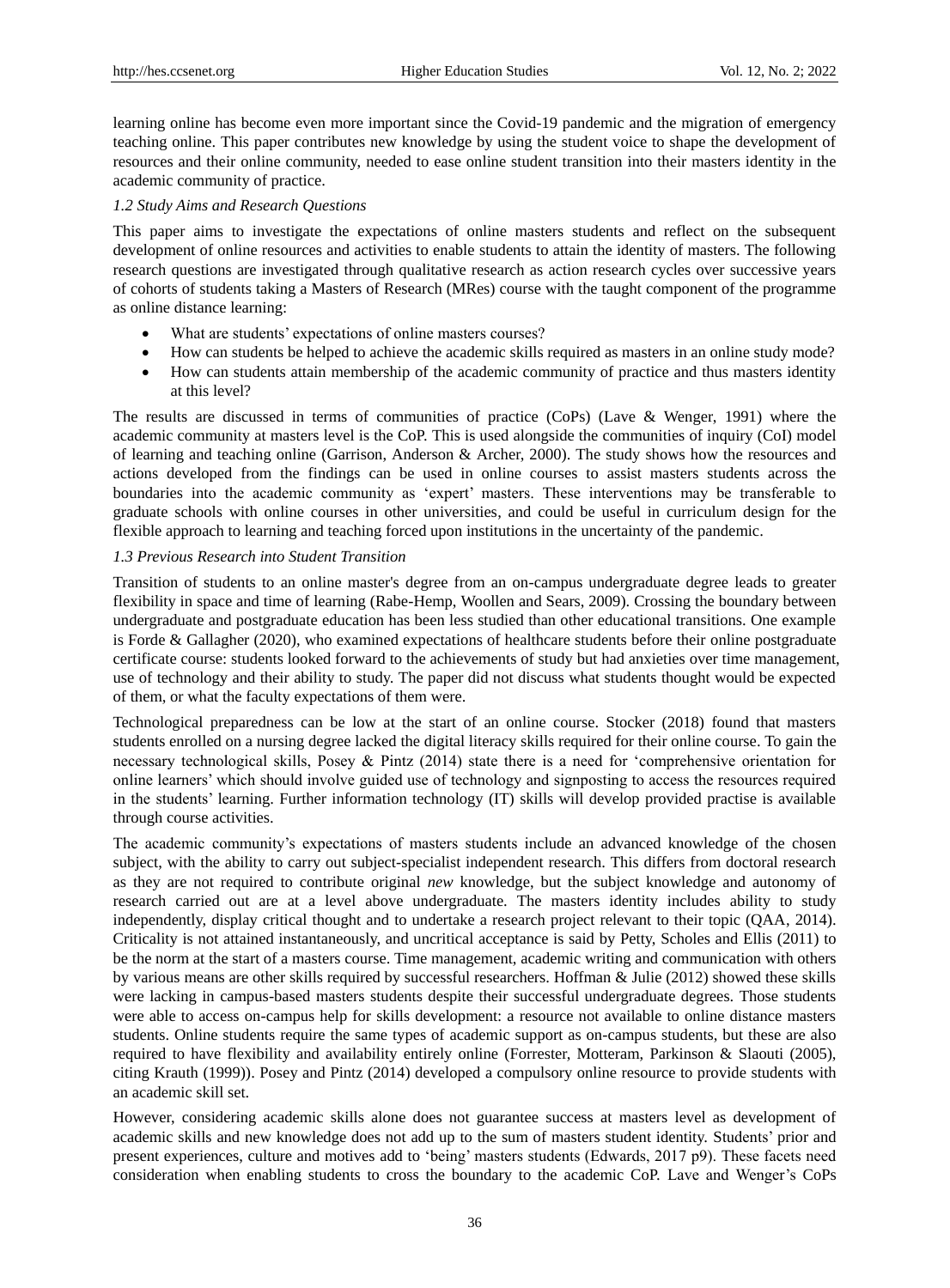(1991), places where collaborative learning for people with shared interests could occur, are complex in reality. Wenger-Traynor & Wenger-Traynor (2015) describe a "landscape" of practice, because in a social context, everyone inhabits more than one CoP. CoPs are not necessarily physical/geographical and can include virtual CoPs (Dubé, Bourhis & Jacob, 2005).

In an online environment, constructivist learning can be encouraged by developing a CoI. Here, teaching presence coincides with social presence and cognitive presence (Garrison, Anderson & Archer, 2000). Teacher presence is highly important for student success (Fendler, 2021). Forrester et al. (2005) found the social aspects of online courses important for transition to masters. The collegiality of on-campus students is not available to those online unless the social side of a CoI is created via synchronous and asynchronous sessions with appropriate input from course tutors (Salmon, 2007). Cognitive presence in the CoI is provided by the online resources.

There is an intersection of the CoI with the academic CoP at masters level. The combination of social, cognitive and teacher presence acts to develop the self-efficacy of students as masters, enabling them to join the academic CoP (Shea & Bidjerano, 2010). Enculturation of new online masters students into the academic CoP is likely to be a problem if they are already considered "expert students" by the academic community. This study catalogues action research using the student voice for the development of resources, practise and social interaction with, and for, online MRes students to develop a CoI, to enculturate them in an academic CoP.

## **2. Method**

## *2.1 Action Research in Managing Students' Expectations*

The study reported in this paper took place in the United Kingdom where students were enrolled in an online programme. Following programme evaluation in a survey by the first cohort of MRes students, studying their taught modules entirely online, it was apparent that student expectations required management. As a response to this problem, to ensure new online masters students were aware of faculty expectations of study at masters level, qualitative research as action research cycles were carried out annually to investigate student expectations. Actions in each cycle provided subsequent cohorts with new resources and activities, developed by reflecting on the previous student cohort comments in online interviews.

## Action research, as utilized here, is defined as:

*"a form of self-reflective enquiry undertaken by participants in social (including educational) situations in order to improve the rationality and justice of their own social or educational practices, their understanding of these practices, and the situations in which the practices are carried out."* (Kemmis, 2007 p168)

For resource and teaching evaluation, along with further development of practice of the researcher-practitioner (the course tutor), action research is an appropriate choice of methodology. In this case it is used to determine the practitioner"s development of future resources and actions used to manage student expectations and encourage student transition to masters' identity, beyond those tools already available.

## *2.2 Participants*

The participants in this study were online MRes students from each cohort between 2013-14 and 2017-18. Many online masters courses are taken part-time entirely at a distance; this MRes was atypical. It was the product of a partnership between 3 UK universities, each university providing 20 credits of taught courses, taken as an online distance course by students registered at one of the three universities on the full-time programme. Bioethics and statistics training, as well as the project, were taken on-campus at the university where students were registered. It was variable whether participants enrolled on the programmes straight from undergraduate degrees or whether they had been in workplaces prior to becoming masters students. Many, if not most, wished to continue to doctoral study when they achieved their masters degrees. The author ran one taught online 20 credit course in one of the universities, providing access to each annual student cohort in the study: the purposive (and convenience) sample. This was a niche programme, developed at the request of funding councils, with low student numbers (up to 12 per year), so whole cohorts were invited to take part.

## *2.3 Data Collection*

Ethical approval was received before each action research cycle. Informed consent to participate in the study was obtained before students were questioned on a voluntary basis in online interviews. The first cycle followed a course evaluation by emailed online survey, sent to all course participants in the 2013-14 cohort who were deemed to have given consent for the study by taking part in the survey. In all the other cycles, whole cohorts of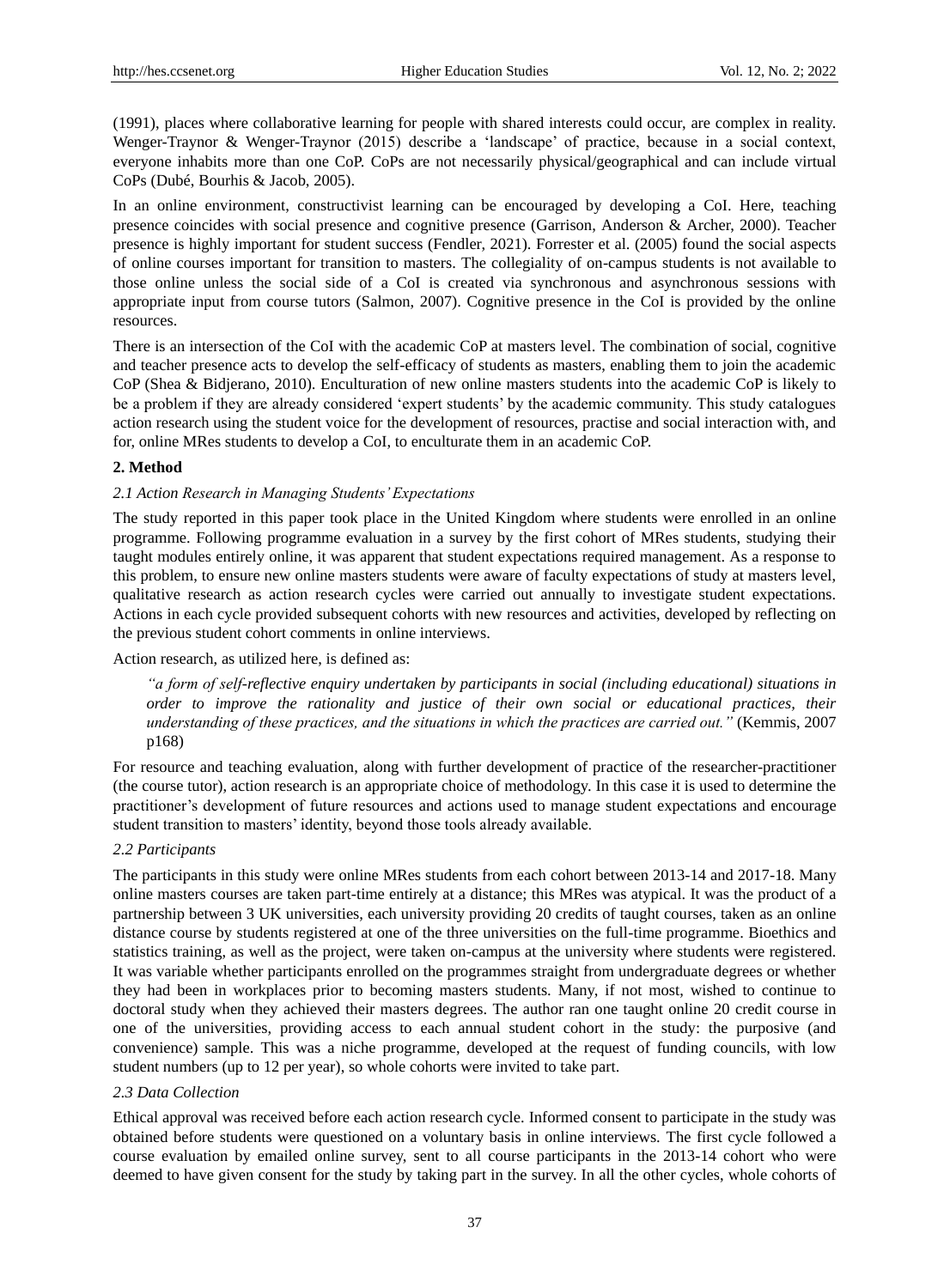students were emailed with requests to participate in group interviews within the course virtual classroom (Adobe Connect®). At the start of each group interview, (or single interview in one case (2016-17)) explanations of the study were given and consent received with the option of withdrawing from the study at any time. The group interviews were for the researcher-practitioner (the author) to listen to the student voice evaluating current resources and suggesting further interventions to help transition.

The feedback and evaluation survey of the inaugural course provided an understanding of the 2013-14 cohort"s online learning experience by asking for advantages and disadvantages of studying online, the most positive and negative experiences during the MRes and suggestions for course improvement. Reflection informed changes to the induction sessions and a slight redesign of course materials with evaluation of this intervention carried out by interviewing those who used it: the 2014-15 cohort.

It was expected that the action research cycle would complete at this point, but observation of 2014-15 cohort of students showed further resources were required for skills development in preparation for research. To determine these requirements this, and subsequent, cohorts until 2017-18 underwent recorded interviews online in the virtual classroom lasting approximately one hour, followed by resource development by the tutor. Interviews consisted of three semi-structured questions to start discussions:

- How did you expect studying for the MRes to differ from studying in your undergraduate degree?
- How easy or how hard did you find the online environment to work in compared to conventional teaching?
- Can you think of ways we could have made the transition to an online Masters level easier for you?

These questions were also emailed to students who wished to participate in the study but were unable to attend the sessions. The questions were informed by a wish for students to participate in course development as well as a desire to improve how it was run.

This method of data collection was deemed appropriate: Hammersley (2003) considers interviews to be extremely useful as a data collection tool when validated by other methods such as observation, which occurred in these groups due to researcher involvement in teaching. However, researcher involvement in teaching did have a downside of being too close to the students as an authority figure over their degrees, biasing their comments. Interviews suited the size of the study; cohorts were very small due to the specialised niche area of the degree, resulting in small numbers of students on the course, and as study participants.

## *2.4 Data Analysis*

Interviews were recorded and transcribed. Following upload to NVivo (QSR, 2016) transcripts were thematically analyzed. Transcripts from interviews from each year group were read and re-read, interrogating them for recurring patterns in the student commentary data. Reflection on these patterns lead to the emergence of themes, detailed in the results section 3.2. These covered areas which the author considered required action in the development of further resources for subsequent cohorts, as well as action to develop the online masters learning community further. Subsequently, for each cohort, changes were made to the course in the form of fresh online resources and seminars, sign-posted to students in subsequent cohorts. Their utility was discussed in the subsequent interviews to complete the action research cycle for each cohort.

# **3. Results**

## *3.1 Participation*

The evaluation survey received 11 responses out of 12 students surveyed at the end of the taught section of their programme. For later online interviews with each cohort, whole cohorts were invited to participate, also at the conclusion of the taught sections. Not all students were able to attend due to work commitments and project work being undertaken. As an alternative to interviews, two 2014-15 students provided written answers to the questions when they were unable to attend. In 2016-17 only the student-staff committee student representative was available and interviewed so other students were emailed the three interview questions for electronic replies; in 2017-18 only four of the cohort were available. Figure 1 shows numbers in cohorts and what actions were taken on reflection of the student comments each year.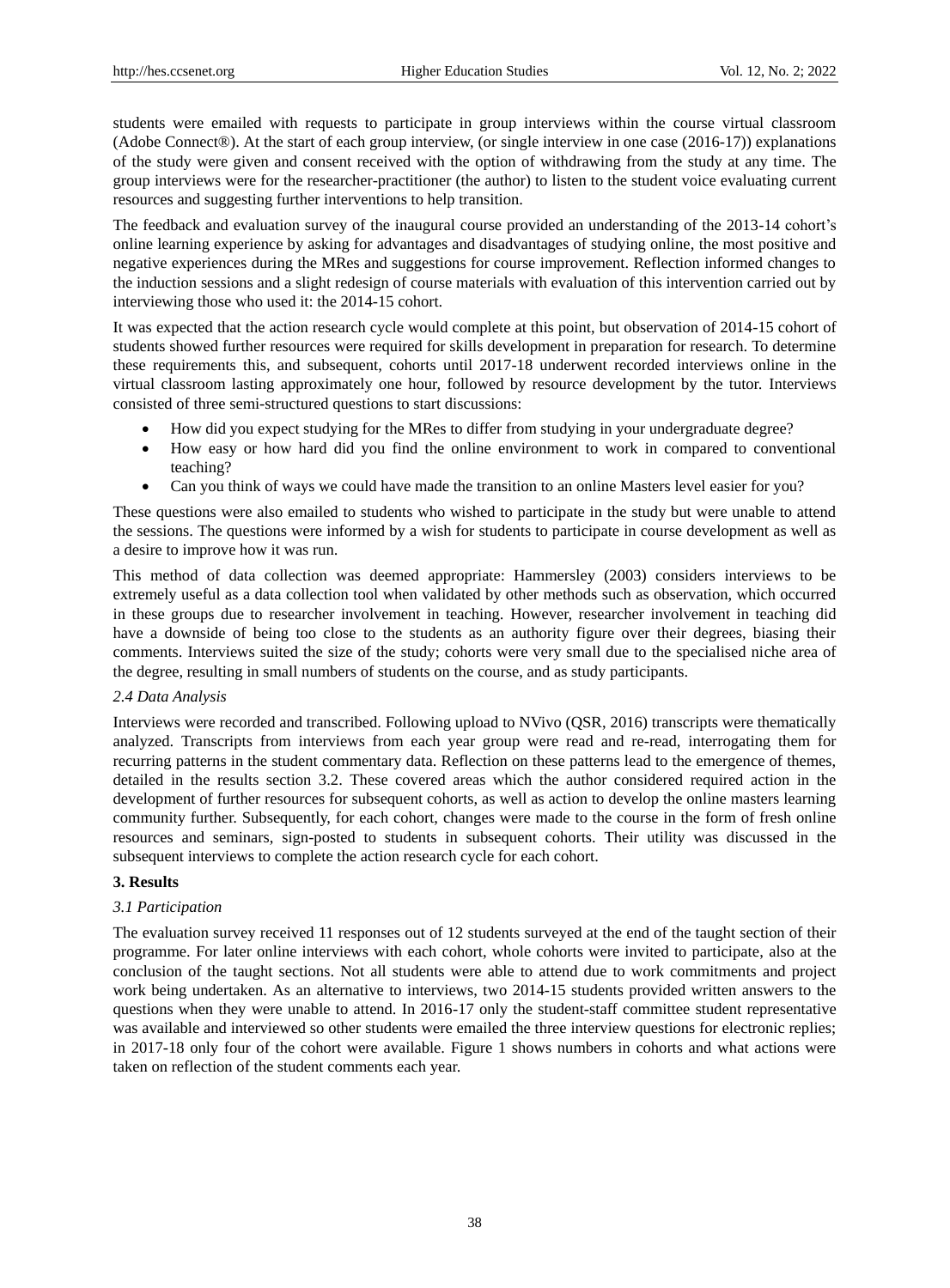

Figure1. Action research cycles: study timeline, student numbers, data gathering type and action responses to the students' comments

## *3.2 Cohort Comments*

During thematic analysis of the comment sections of the survey, written answers to questions and transcripts of the interviews were coded into recurring themes. The themes included academic skills (especially time management and critiquing literature), challenges of working online (including contact with others and technology problems), level of study, student attitudes as researchers, student expectations and isolation. These themes are discussed within relevant cohorts, as are reflections guiding subsequent actions.

## 3.2.1 Cohort 1 2013-14

The first, 2013-14, cohort of students generally enjoyed the course, finding the flexibility of online learning suited them. They found the innovative ways of presenting material more stimulating than traditional lectures. However, they struggled to gain connections with fellow coursemates in the online environment, with a typical comment showing isolation was felt: "Main disadvantage is that I could not really built rapport with colleagues and sometimes I felt I need to see the people face to face to discuss topics". Workload was also a problem with time to complete tasks difficult over the whole programme.

In response, the action was to design a synchronous induction session geared towards managing student expectations. This ran for the 2014-15 cohort. Course re-design implemented limits on numbers of weekly essential journal readings (comments deemed article numbers excessive for the time available by the first cohort and some faculty staff). Occasional online synchronous Journal Clubs, for student presentations critiquing journal articles, were developed for one module.

#### 3.2.2 Cohort 2 2014-15

Despite the "managing expectations" synchronous session online during induction week, there were still problems managing the workload: "I don"t think there is anything that can prepare you for that amount of work." There was the expectation that the workload would be greater as one student commented: "I thought it would be more intense than undergrad". The expectation of independent research was considered by this cohort of students: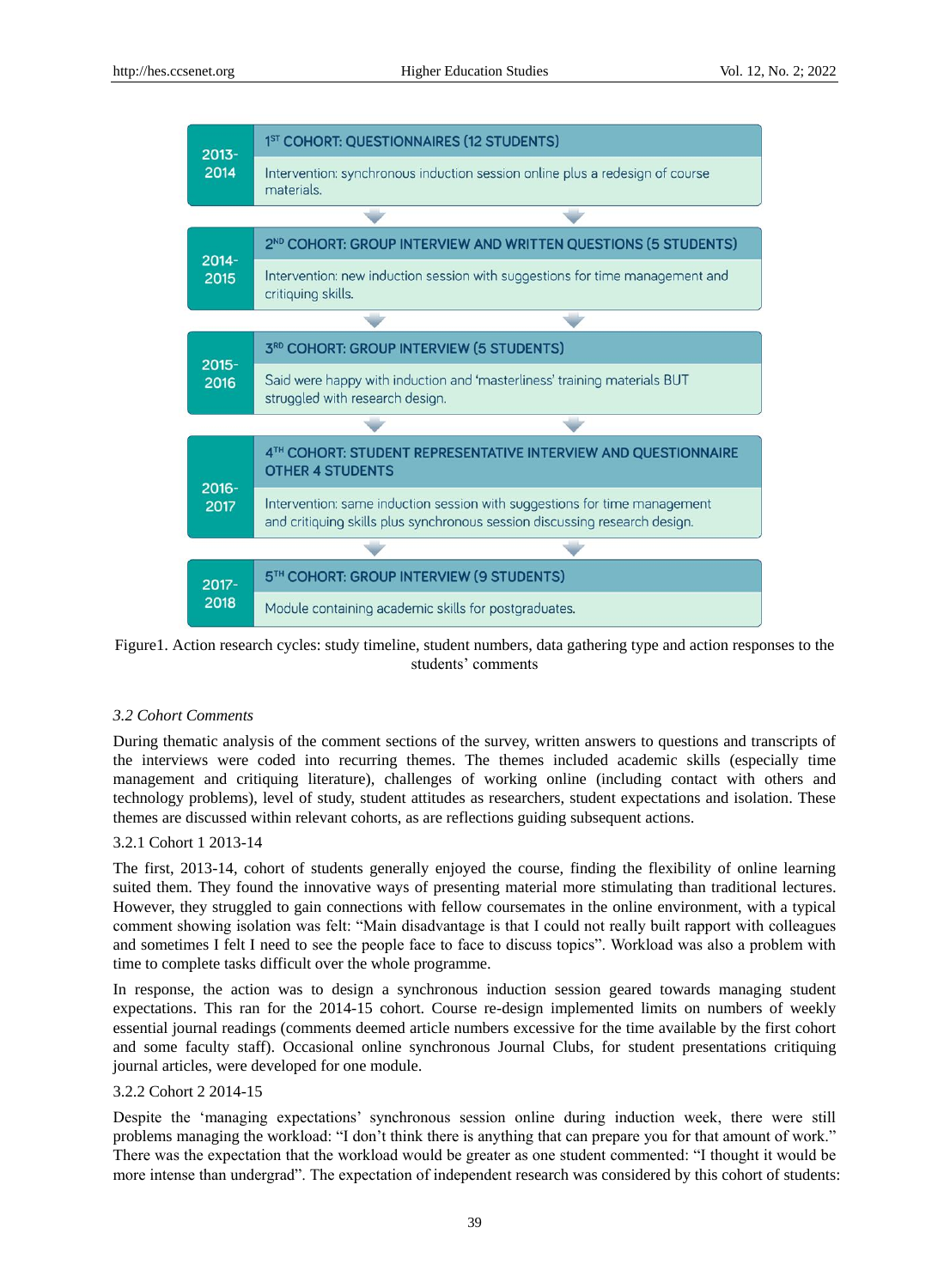"…more responsibility that we have to take during our masters" "we start being more independent so that"s a bit harder".

This cohort did not find the online classroom challenging; one student commenting: "…. the environment of the virtual classroom it doesn"t stop your communication, it doesn"t hinder anything". Technical problems were uncommon: "Occasionally we had technical issues which made things quite difficult, but they were fairly infrequent." Flexibility of online learning was positively appreciated by an international student, who participated in an online seminar whilst travelling home, showing dedication and good engagement. However, screencasts did not suit all students with one struggling to take notes when these were of any length.

Academic skills of time management and critical thinking were only vaguely considered by students. Suggestions for developing time management skills were added to "managing expectations" sessions, with links to online instructions for critiquing research articles provided for the next cohort.

#### 3.2.3 Cohort 3 2015-16

This cohort of students showed confidence in their expectations of masters level study: "I already knew what to expect from myself more or less. I knew it was a step up". Realization of independent responsibility for their work was apparent: "I think it's more our kind of responsibility... obviously it's a qualification you know in a subject".

On developing criticality for reading journal articles, the resources were useful, and the importance understood: "I think it's a useful skill you know especially for practice for analyzing critically medical journal articles."

Learning in an online mode was without problems: "I think the induction during the first week was really helpful to kind of settle you into how online learning really works. After that it was really OK." This suggests a good induction to the programme was present; these are essential for online learning.

Similar to the previous cohort, some of these students found watching screencasts challenging: "…. too much screencasts.... I was just overloaded watching the screen too much", showing care was needed in the design of materials. Isolation was still present, one student commenting: "I think I did find it sometimes a little bit lonely".

Although this cohort were content with resources available, coursework showed critical thinking skills, particularly involving research design, needed development, suggesting cognitive presence was not fully present in this online community (Garrison, 2011, p43). In response, an online weekly, rather than occasional, Journal Club, was scheduled for students to present their article appraisals, including study design. In addition to practising a researcher"s skill, subsequent discussions could also relieve feelings of isolation, increasing engagement. A synchronous seminar on research design was scheduled early in the course timeline, separately from the induction week. This decreased isolation through interaction, whilst developing academic skills as part of the research culture.

## 3.2.4 Cohort 4 2016-17

The student representative interviewed on behalf of the cohort had given little consideration to what masters study entailed: "I hadn"t……before I arrived. I assumed it would be very similar to undergrad." The level of working and the development of independence was unexpected but relished: "This one felt like there was a lot more work for me to do ...... here it's get the work done yourself, get to know the material yourself.... which is fine"., showing the attitude of an independent researcher.

Questioned on critical thinking, the student commented: "I do remember… there was a point where you did explain it to me, though I felt it got lost a bit over time." The idea of academic skills as part of the masters identity was not grasped immediately: "Well we did have some stats lectures in the induction week here…. and they were talking about critiquing papers as well and I did think a few weeks later, oh this is quite important isn"t it?"

Synchronous online Journal Clubs enabled communication in person, which was preferred, including by those replying to questions electronically: "I think that"s the best way of doing things, someone in person you can talk to." Engagement, with teacher and social presence is the key to the success of synchronous sessions, demonstrated here.

Informed by this cohort, an online module introducing masters study and containing resources for the development of academic skills was created, linked to by the MRes course, freely available throughout the year. Containing activities for practise, it is not mandatory as some students may need less instruction on skills than others, according to their education history. Content is shown in figure 2. Designed for students to "dip in and out", the module showed students of varying abilities a scaffolded introduction to the practices of the research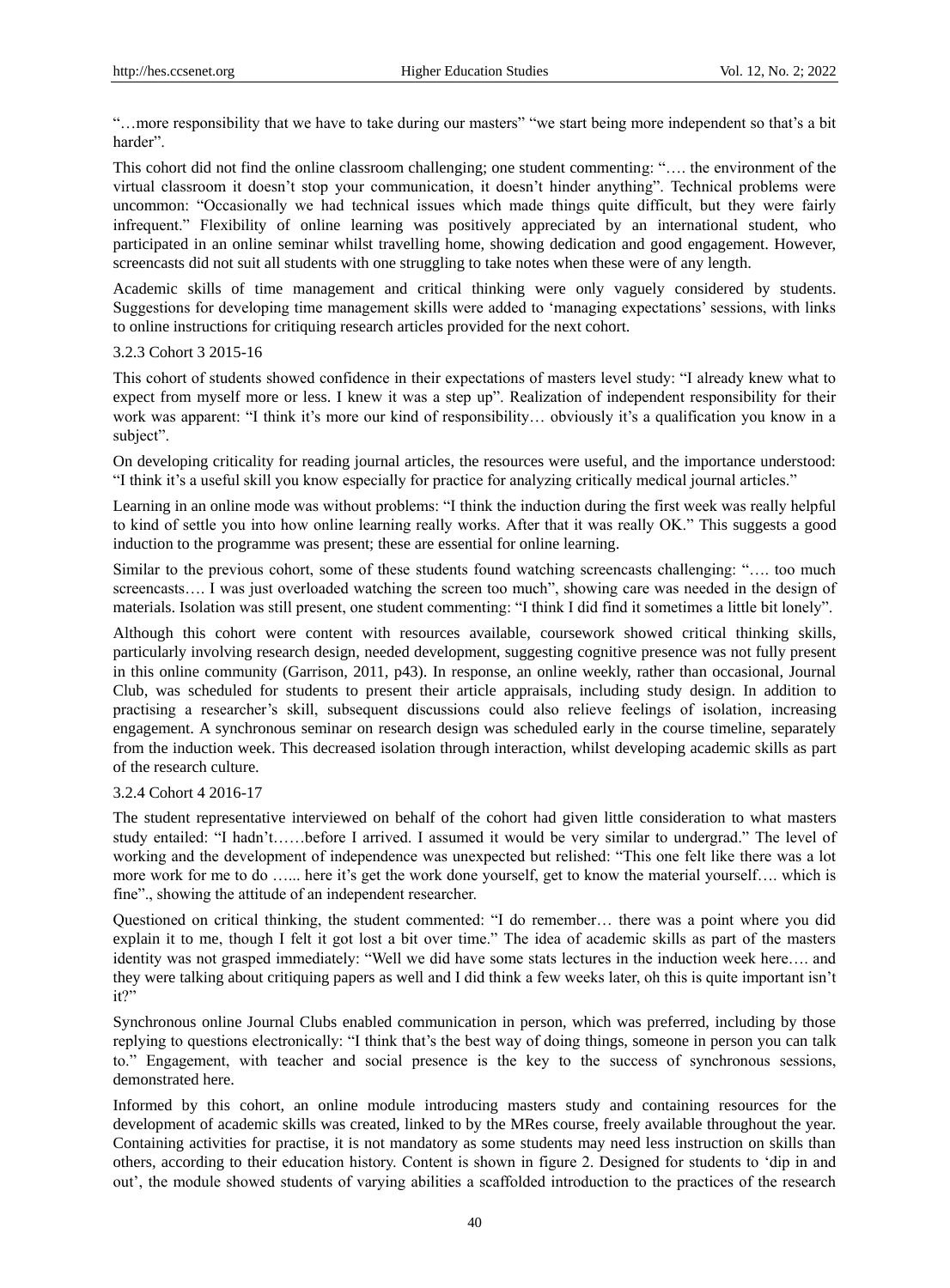community and how masters (in the sense of experts) in the community carry out the skills required to conduct and disseminate research, enabling full participation in the academic CoP (Lave and Wenger, 1991, p95).



Figure 2. The online academic skills course for masters students

# 3.2.5 Cohort 5 2017-18

This cohort had varying ideas on the level of study for masters versus undergraduate degrees, although generally they had greater knowledge than earlier cohorts. One commented: "I did know before it was gonna involve more critical thinking." Another student described their expectations compared with undergraduate study: "I think it comes hand-in-hand with the depth of knowledge required…. at undergrad I think you take a lot of things on face value."

The academic skills module was well received, showing good engagement with the materials: "the study skills part I found it all right, I liked the critiquing part"; "…. useful for organizing the presentation…... I also used it for other points such as literature search and writing and presenting to an audience. I found those useful as well as they gave…. good advice." The cohort had developed their ideas about the conduct of a researcher, particularly within the realm of critical thought: "You need to form an argument, you can"t just state things like you could before." "Yeah, you have to think beyond just accepting stuff and following a line somewhere…".

Further ideas for the academic skills module were suggested: "I think if you annotated an example, it would be good, rather than just explaining the steps if people could see an actual example of a what constitutes a good introduction etc." This is also suggested by Boud (2017) in the context of assessments; it could work well in learning activities: examples of what "good" looks like are very helpful to students.

The academic skills module has since been available for subsequent cohorts and for other masters programs within this Graduate School with other topics (basic statistics) to be added soon. The specific skills mentioned are practised as formative activities prior to assessed assignments, with commentary from others collaborating on the same course to provide social and teacher presence in this online community. The development of the module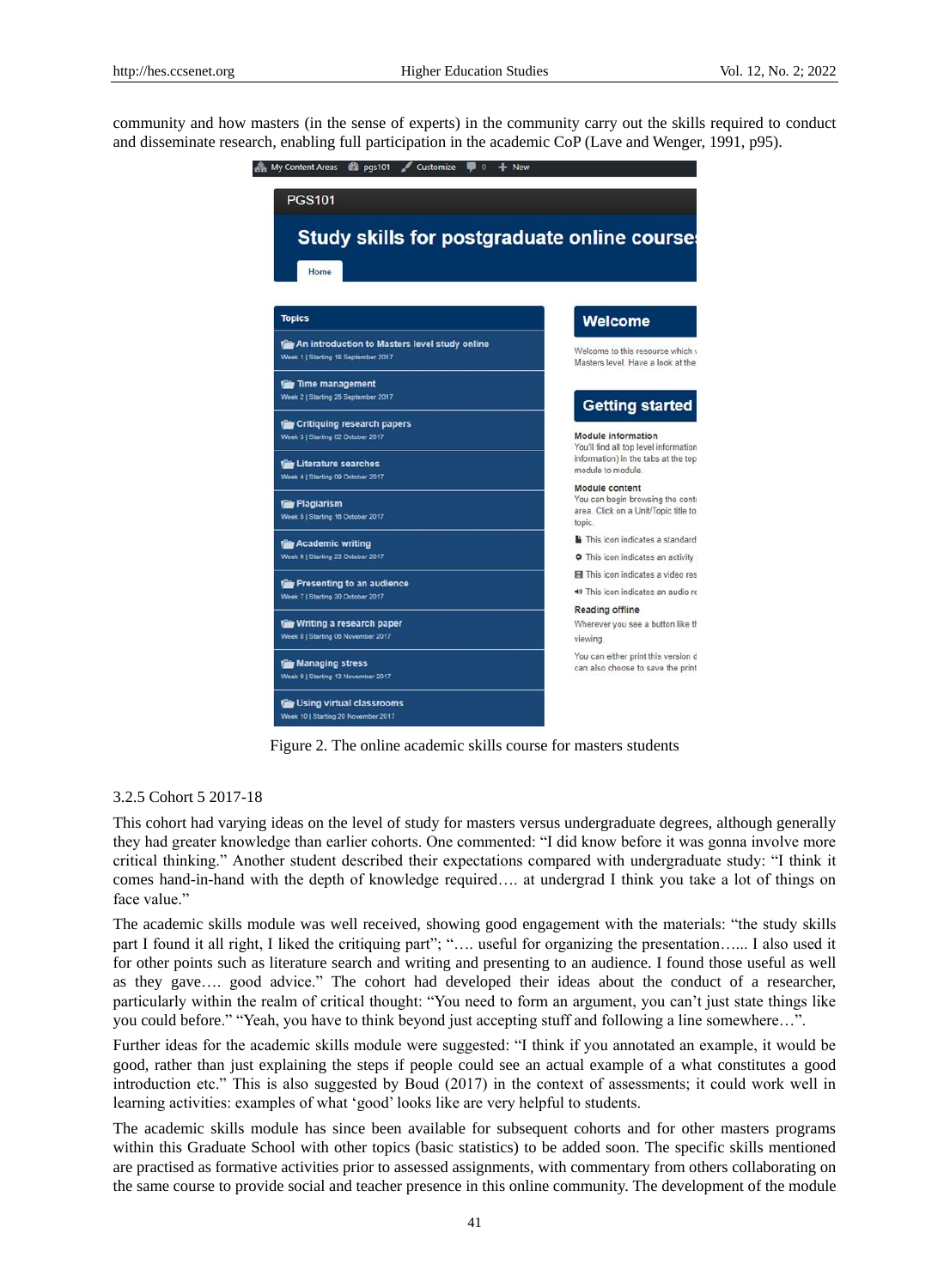and practice of its activities has provided a resource for the identity development of the students to help them "becoming" masters, in parity with the resources available via the library to campus-based students.

### **4. Discussion**

Students were not necessarily aware of the academic community expectations of masters level study when they started their courses, and their own expectations did not reflect the reality of masters study, other than it would be "more intense" than their undergraduate degree. Reflection on their comments resulted in many resources, including an online course being developed, which they found helpful and expressed ideas about further development of resources. These resources were designed to provide them knowledge and practise of the skills required to become members of the academic CoP at masters level, as well as engagement with their specialist subject matter as masters. In addition, some students found the online experience isolating. Isolation is not unusual in online courses (Tullo, Newton & Clapp, 2012). To mitigate isolation, transition requires agentic action with course tutors and faculty staff developing a CoI (Garrison, 2011 p15). The increased teacher and social presence in the CoI in later cohorts acted to mitigate the isolation of studying online as well as enculturating students to the academic CoP.

## *4.1 Student Expectations of Masters Study*

Cohort 2 confirmed Tobbell et al."s (2010) assertions, having little idea of faculty expectations for masters level study. Time management skills were problematic; known to be a problem in postgraduate students, there are several causes, including fear of failure (Rakes & Dunn, 2010, citing Solomon & Rothblum, 1984). Rakes and Dunn (2010) also mention procrastination increases in an online environment. Time management is essential for all members of the academic community, though this may not be resolved even as a full community participant. The online course later on provided ways of looking at time management skills without being prescriptive.

The masters level expectations of Cohort 3 were greater than that of cohort 2, but they did not have the academic skills to act on their expectations; the skills course would have been ideal for them. Whilst this cohort assumed that masters was a "step up" from their undergraduate study, the course content failed to address subjects such as research design explicitly, with the academic expectation that students would develop this knowledge from their reading. As this clearly did not happen, the research design seminar and Journal Clubs were subsequently run. Discussion of others" research studies in Journal Clubs could be considered an "authentic learning context' (Schulze, 2009), which can improve research methods training.

The cohort 4 student interviewed showed that as faculty we should be making the requirement for developing academic skills much more explicit, rather than leaving students to slowly absorb their importance. Student behaviour in this study was similar to students in the Petty, Scholes and Ellis study (2011), with uncritical acceptance at the start, requiring development of new ways of thinking to cross the boundary to masters.

For cohort 5, the message about competency in academic skills had been absorbed by the time of the interview, with all students engaging, and at least one engaging well, with the online module. It is important that the students can practise their new-found skills. Practising the activities which included literature reviews, critiquing journal articles and designing research studies helped the students not only achieve academic skills, but also join the academic CoP at masters level.

Student responses to the online mode of learning showed that technology generally held no problems for them. Subsequent (as yet unpublished) research from this Graduate School showed students are generally confident in the use of technology for learning and it is faculty who are less confident using technology unless they have received comprehensive training.

## *4.2 Social Presence*

Clearly the CoI social presence had not been strong for cohort 1, despite some social and teacher presence, synchronous in seminars and asynchronous through the discussion boards, as recommended by Garrison, Anderson & Archer (2000). Social aspects of online study require greater consideration in the design of learning activities than those in the first iteration of the MRes. A sense of belonging to the community is required for optimal learning and needed more structured interactions, be they student-student, or student-staff. Increasing synchronous session numbers might have encouraged greater social presence, resulting in improved learning and less isolation (Garrison & Cleveland-Innes, 2005). Mediating ways of working together with more collaborative activities, as described by Salmon (2007), would have strengthened the CoP as well as the CoI. Students have stated that they work better in communities online in a previous study (Delgaty, 2017).

Similar to cohort 1, cohort 3 showed isolation was a recurring theme for the MRes students despite the measures previously taken. Engelbrecht (2005) confirmed isolation is problematic in the change to online course delivery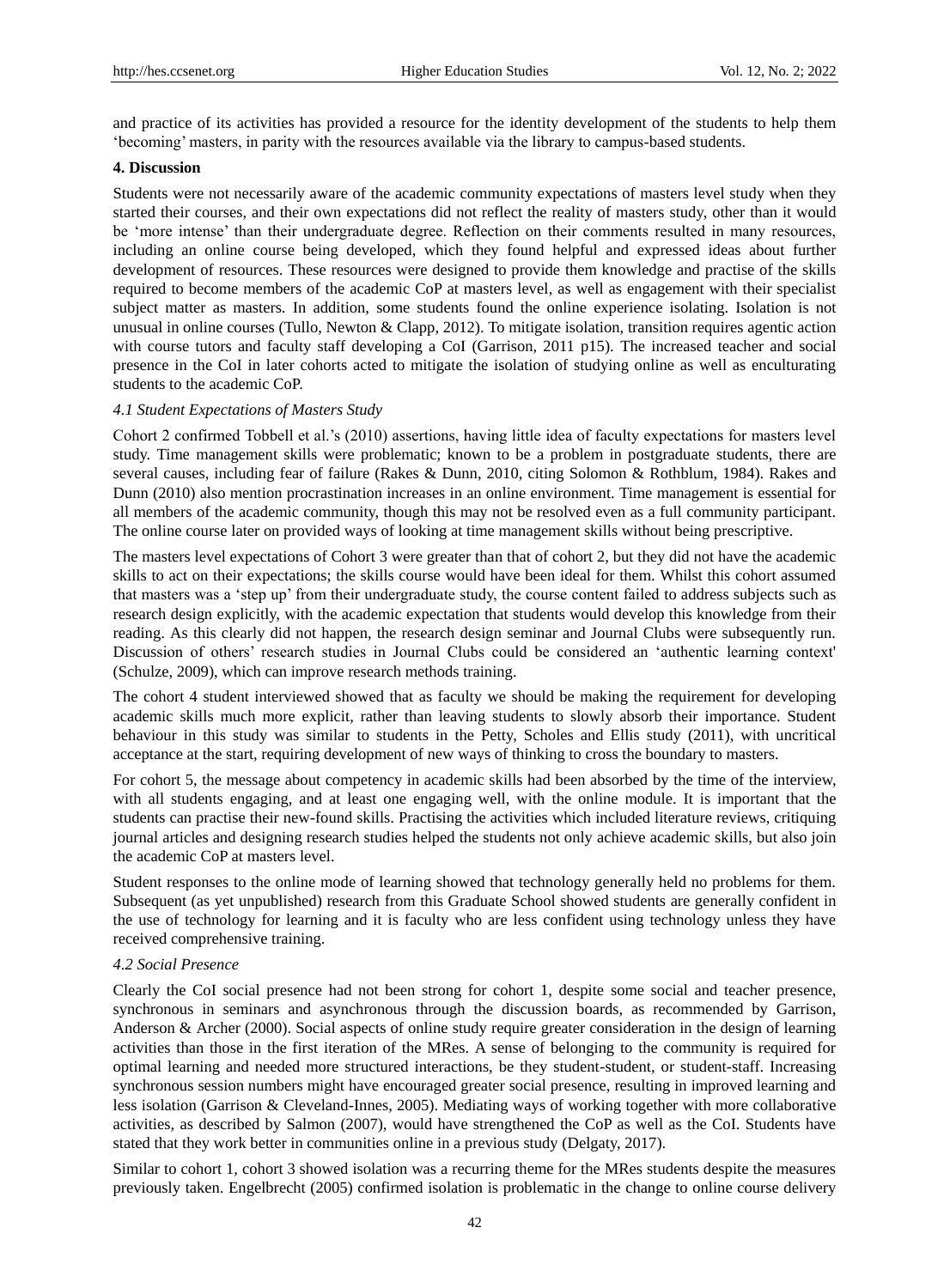where one student stated: 'we do miss the contact with fellow students and course facilitators', mirrored by comments of the MRes students. Social isolation during online learning has been a problem during Covid-19, and Romero-Ivanova, Shaughnessy, Otto, Taylor and Watson (2020) described a student"s commentary on the excitement of seeing her friends in collaborative sessions on Zoom, helping to mitigate the isolation of emergency teaching. Socialisation needs to be maintained throughout the course, with the tutor keeping students engaged with each other as well as with the tutor as social and teacher presence, aiming to increase the sense of community (Salmon, 2007). Synchronous Journal Clubs and seminars rather than just recorded lectures were found to be useful to increase the sense of community, and collaborative activities such as developing a wiki addressed the issues of isolation in later course iterations.

#### *4.3 Study Limitations and Strengths*

MRes student numbers were small due to the very specialist nature of the course, totaling 38 online students altogether throughout the cohorts, making it questionable there were enough students interviewed to provide a true picture on student expectations in boundary crossing to masters. However, some of the study findings are also corroborated by other research, although in on-campus settings, such as Tobbell et al. (2010), suggesting the small numbers interviewed were enough to obtain a picture of student expectations.

Having a teacher/researcher was a study weakness, despite surveys and interviews being conducted subsequent to marks being made available to avoid participant bias. Ideally a non-teaching researcher would have conducted interviews. Interviewer bias was avoided by asking open questions, but the researcher-practitioner in action research imposes some of their own values on the study, and the single researcher had no other researchers to triangulate the data for increased validity.

In action research the researcher develops their own identity as a researcher-practitioner throughout the process of gathering data and devising actions (Vetter & Russell, 2011). This has been the case here as the researcher brought her own history of being a former online masters student and currently as a teacher to the project, before she developed further. Firstly, as a practitioner-researcher with greater understanding coming from practice and collaboration with students and other faculty as part of the academic CoP. Secondly, becoming more contemplative of student behaviour, self-evaluating of teaching practice, and the help required to contribute to developing identity as masters.

## *4.4 Implications for Practice*

This study showed that for masters students online, academic skills teaching is essential as part of masters identity development. This needs online resources, with constant reminders in the form of practise. Isolation can be reduced, and integration into the academic CoP encouraged, by interaction with established researchers throughout the course, who could share their experiences. As an example, in the MRes studied, one assessment, popular with the students, involves writing a research grant proposal. Scaffolding of this with faculty discussing their experiences of grant proposal writing increases student knowledge as well as enculturing students as researchers, gaining knowledge of the difficulties.

Practising activities in a "safe" environment is useful for students transitioning to masters. Greater effort to socialize students at the induction to the course could result in greater trust for knowledge sharing (Usoro, Sharratt, Tsui, & Shekha, 2007), concurrently increasing engagement within the CoI, reducing isolation. Facilitation by tutors in online learning can make the difference between student passivity or engagement (Stocker, 2018). Collective knowledge in a CoP is greater than that of individuals and increases with good facilitation (Johnson, 2001). That is not to say that masters students need to be "spoon-fed" to develop their own independent research identity, but they require the encouragement in the form of teacher presence as well as the social and cognitive presence. These factors need to be considered in the development of emergency teaching during times where courses need to migrate online. Development of the masters community is also an essential consideration going forward where increased numbers of resources are placed online in a more blended learning approach, to ensure students are able to transition to this level of study without feeling isolated.

## **5. Conclusions**

## *5.1 Study-specific Conclusions*

The action research in this study has added to knowledge of transition to masters online, showing that whilst students in this MRes expect increased workloads compared to their undergraduate days, knowledge of the skills required to become an independent researcher as part of a masters student identity was low. The online resource development was successful in enabling masters students to join the academic CoP. Feelings of isolation occurred despite online collaboration and synchronous activities; these activities needed to be increased so that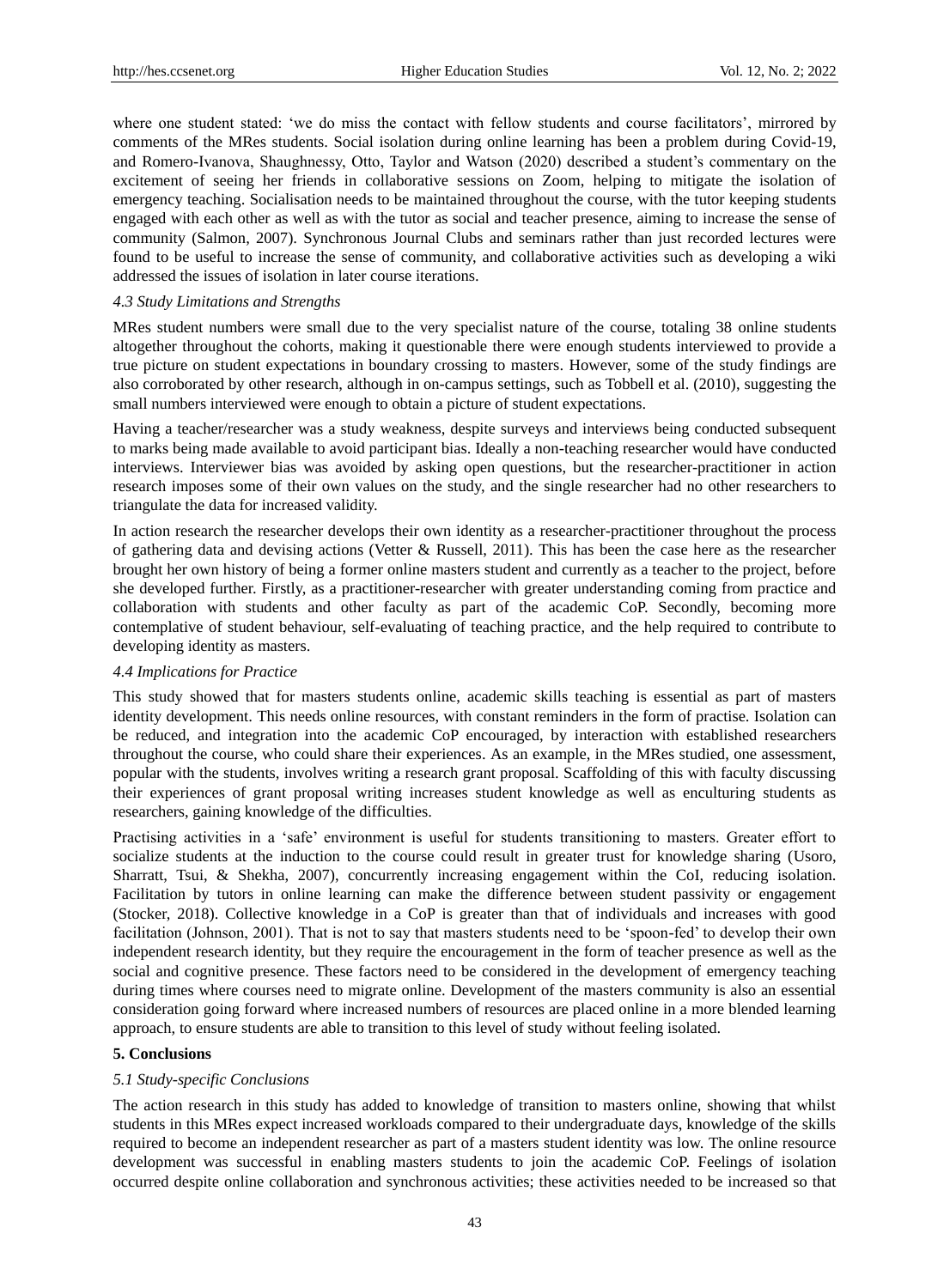working relationally with others adds to a smooth transition to masters. There were few technical difficulties with the transition to online suggesting competency with technology from undergraduate teaching and use outside academic communities.

From interviewing successive cohorts of MRes students and reflecting on their comments it was clear that they formed a CoP along with the researchers who were teaching them. Using Lave & Wenger"s (1991) CoP and Garrison, Anderson & Archer's (2001) CoI as frameworks to theorize this action research has been useful to consider how these students cross boundaries from undergraduate to online postgraduate study. Further research could include evaluation of the contribution of practise of online course activities to the development of masters identity in the academic CoP.

#### *5.2 Wider Conclusions*

This study has wider implications for masters courses globally. Whilst generalizability was neither the intent nor the aim of this study, nor would it be coherent with the methodology chosen (Phelps & Hase, 2002), the findings are likely to be transferable to other institutions. Student expectations need management, along with education on the academic community"s expectations, whether the students are online or on-campus. The development of online resources for masters students has become the norm during Covid-19, and the future is said to hold more blended learning, so resources online are needed (Universities UK, 2021). This study has shown the importance of online academic skills training provision to students at a distance, and this is likely to be of use to campus-based students in addition, due to the flexibility of access. A knowledge of what the academic CoP expects of students needs to be made explicit, and can be made clear during programme induction, with the subsequent practise of the skills enabled with teacher presence, as eventually occurred in this study. Provision of resources needs to be planned during curriculum design, a point that was omitted at the start of this MRes. Synchronous sessions, especially during induction, can increase the social presence in the online masters community, decreasing isolation and increasing belonging to this CoP.

## **Acknowledgments**

This work was unfunded.

Thanks are extended to all the student participants. Also, the author thanks Prof. Liz Todd and Dr Laura Delgaty for advice on the manuscript and Ashley Reynolds for enhancing the author"s figure 1 via Adobe Illustrator.

#### **References**

- Boud, D. (2017, July 4th). *What does good look like?* Assessment in Higher Education conference, Manchester, UK. Retrieved from https://ahenetwork.org/6th-internationl-ahe-conference-2017/
- Briggs, A. R. J., Clark, J., & Hall, I. (2012). Building bridges: understanding student transition to university. *Quality in Higher Education, 18*(1), 3-21. https://doi.org/10.1080/13538322.2011.614468
- Delgaty, L. (2017). Redefining practice: challenging academic and institutional traditions with clinical distance learning. *Electronic Journal of e-Learning, 15*(1), 17-32. Retrieved from www.ejel.org
- Dubé, L., Bourhis, A., & Jacob, R. (2005). The impact of structuring characteristics on the launching of virtual communities of practice. *Journal of Organizational Change Management, 18*(2), 145-166. https://doi.org/10.1108/09534810510589570
- Edwards, A. (2017). *Working relationally in and across practices: a cultural-historical approach to collaboration.* Cambridge, UK, Cambridge University Press. https://doi.org/10.1017/9781316275184
- Engelbrecht, E. (2005). Adapting to changing expectations: post-graduate students experience of an e-learning tax program. *Computers and Education, 45*, 217-229. https://doi.org/10.1016/j.compedu.2004.08.001
- Fain, P. (2018). *Masters degrees more popular, increasingly online*. Inside Higher Ed. Retrieved from https://www.insidehighered.com/quicktakes/2018/12/12/masters-degrees-more-popular-increasingly-online
- Fendler, R. J. (2021). Improving the "other side" to faculty presence in online education. *Online Journal of Distance Learning Administration.* Retrieved from https://www.westga.edu/~distance/ojdla/spring241/fendler241.pdf
- Forde, C., & Gallagher, S. (2020). Postgraduate online teaching in healthcare: an analysis of student perspectives. *Online Learning Journal, 24*(1), 118-139. https://doi.org/10.24059/olj.v24i1.1566
- Forrester, G., Motteram, G., Parkinson, G., & Slaouti, D. (2005). Going the distance: students' experiences of induction to distance learning in higher education. *Journal of Further and Higher Education, 29*(4), 293-306. https://doi.org/10.1080/03098770500353185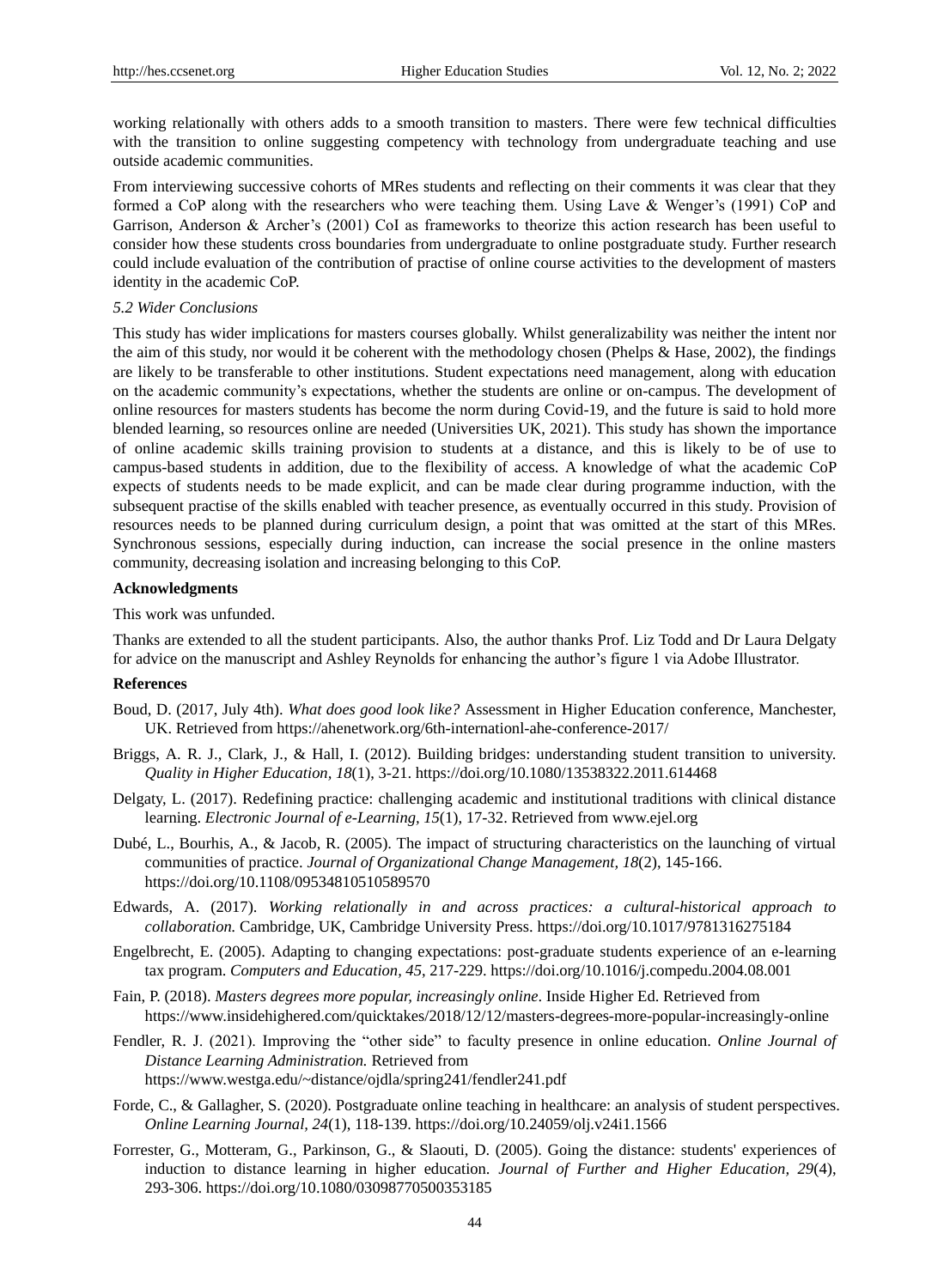- Garrison, D. R., & Cleveland-Innes, M. (2005). Facilitating cognitive presence in online learning: interaction is not enough. *The American Journal of Distance Education, 19*(3), 133-148. https://doi.org/10.1207/s15389286ajde1903\_2
- Garrison, R. (2011). *E-learning in the 21st century.* New York, N.Y., Routledge. https://doi.org/10.4324/9780203838761
- Garrison, R., Anderson, T., & Archer, W. (2000). Critical Inquiry in a text-based environment. *The Internet and Higher Education, 2*(2-3), 87-105. https://doi.org/10.1016/S1096-7516(00)00016-6
- Hammersley, M. (2003). Recent radical criticism of interview studies: any implications for the sociology of education? *British Journal of Sociology of Education, 24*(1), 119-126. https://doi.org/10.1080/01425690301906
- Hoffman, J. C., & Julie, H. (2012). The academic transitional experiences of masters' students at the University of the Western Cape. *Curationis, 35*(1), 33s. https://doi.org/10.4102/curationis.v35i1.33
- Johnson, C. M. (2001). A survey of current research on online communities of practice. *The Internet and Higher Education, 4,* 45-60. https://doi.org/10.1016/S1096-7516(01)00047-1
- Kemmis, S. (2007). Action research. In M. Hammersley (Ed.), *Educational research and evidence-based practice*. London, U.K, SAGE publications.
- Kiley, M., & Wisker, G. (2009). Threshold concepts in research education and evidence of threshold crossing. *Higher Education Research & Development, 28*(4), 431-441. https://doi.org/10.1080/07294360903067930
- Lave, J., & Wenger, E. (1991). *Situated Learning*. Cambridge, U.K., Cambridge University Press. https://doi.org/10.1017/CBO9780511815355
- Petty, N. J., Scholes, J., & Ellis, L. (2011). The impact of a musculoskeletal masters course: Developing clinical expertise. *Manual Therapy, 16*(6), 590-595. https://doi.org/10.1016/j.math.2011.05.012
- Phelps, R., & Hase, S. (2002). Complexity and action research: exploring the theoretical and methodological connections. *Educational Action Research, 10*(3), 507-524. https://doi.org/10.1080/09650790200200198
- Posey, L., & Pintz, C. (2014). Easing students" transition to online graduate education. *Distance Learning, 11*(1), 63-66. Retrieved from https://www.proquest.com/scholarly-journals/easing-students-transition-online-gradu ate/docview/1549546798/se-2
- QSR. (2016). *Nvivo.* Retrieved from https://www.qsrinternational.com/
- Quality Assurance Agency. (2014). *UK Quality Code for Higher Education*. Retrieved from https://www.qaa.ac.uk/docs/qaa/quality-code/qualifications-frameworks.pdf
- Rabe-Hemp, C., Woollen, S., & Sears, G. (2009). A comparative analysis of student engagement, learning, and satisfaction in lecture hall and online learning settings. *Quarterly Review of Distance Education, 10*(309), 207-218. Retrieved from

https://www.proquest.com/docview/231102402?pqorigsite=gscholar&fromopenview=true#

- Rakes, G. C., & Dunn, K. E. (2010). The impact of online graduate students' motivation and self-regulation on academic procrastination. *Journal of Interactive Online Learning, 9*(1), 78-93. Retrieved from http://citeseerx.ist.psu.edu/viewdoc/download?doi=10.1.1.611.2177&rep=rep1&type=pdf
- Romero-Ivanova, C., Shaughnessy, M., Otto, L., Taylor, E., & Watson, E. (2020). Digital practices and applications in a Covid-19 culture. *Higher Education Studies, 10*(3), 80-87. https://doi.org/10.5539/hes.v10n3p80
- Salmon, G. (2007). 80:20 for E-Moderators. *Cms-Journal, 29*, 39-43. Retrieved from https://eprints.usq.edu.au/18862/2/Salmon\_Ch16\_2006\_PV.pdf
- Schulze, S. (2009). Teaching research methods in a distance education context: concerns and challenges. *South African Journal of Higher Education, 23*(5), 992-1008. https://doi.org/10.4314/sajhe.v23i5.48812
- Shaw, M., Ferguson, K., & Burrus, S. (2016, June 19-22). *Factors that influence student attrition in online courses [paper presentation] Proceedings of the DLA2016 Conference Jekyll Island, Georgia*. Retrieved from http://www.tiffanireardon.com/documents/2016-dl-proceedings-updated.pdf#page=211
- Shea, P., & Bidjerano, T. (2010). Learning presence: towards a theory of self-efficacy, self-regulation, and the development of a communities of inquiry in online and blended learning environments. *Computers and Education, 55*, 1721-1731. https://doi.org/10.1016/j.compedu.2010.07.017